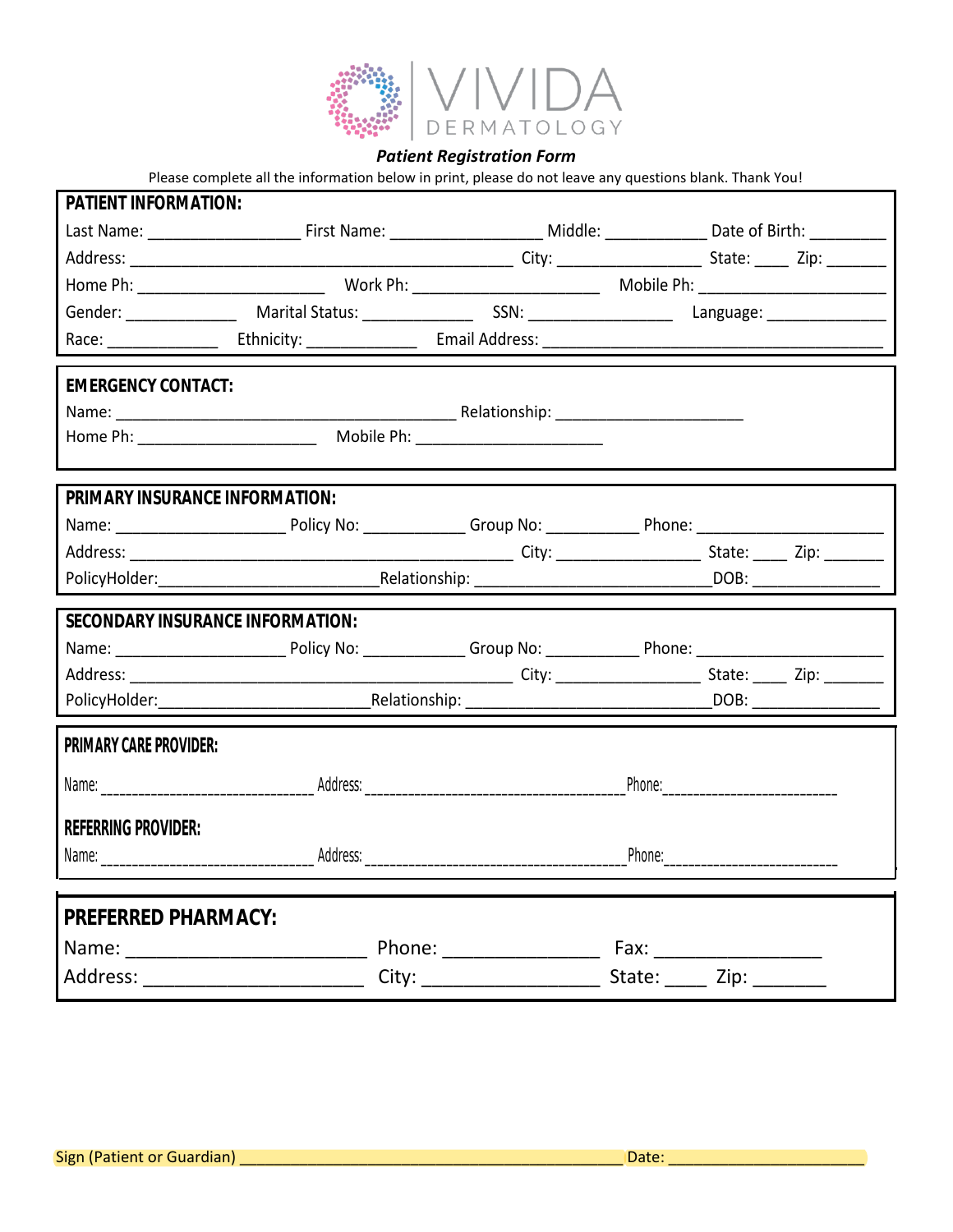

### *Medical History Form*

Please complete all the information below in print and check all that applies, please do not leave any questions blank. Thank You!

|   | <b>MEDICAL HISTORY:</b> Check any of the following that you currently have             |   |                                  |        |                                                                                                                                                                                                                                               |                  |        |                                  |
|---|----------------------------------------------------------------------------------------|---|----------------------------------|--------|-----------------------------------------------------------------------------------------------------------------------------------------------------------------------------------------------------------------------------------------------|------------------|--------|----------------------------------|
|   | □ Anxiety                                                                              |   | $\Box$ COPD                      |        | $\Box$ Hepatitis                                                                                                                                                                                                                              |                  |        | $\Box$ Prostate Cancer           |
|   | $\Box$ Asthma                                                                          |   | $\Box$ Coronary Artery           |        | $\Box$ Hypertension                                                                                                                                                                                                                           |                  | $\Box$ | Radiation                        |
| □ | <b>Atrial Fibrillation</b>                                                             |   | <b>Disease</b>                   |        | $\Box$ HIV/AIDS                                                                                                                                                                                                                               |                  |        | Treatment                        |
| 0 | <b>Bone Marrow</b>                                                                     |   | $\Box$ Depression                |        | $\Box$ Hyperthyroidism                                                                                                                                                                                                                        |                  |        | $\Box$ Seizure                   |
|   | Transplant                                                                             |   | $\Box$ Diabetes                  |        | $\Box$ Hypothyroidism                                                                                                                                                                                                                         |                  |        | $\Box$ None                      |
|   | $\Box$ BPH                                                                             |   | $\Box$ End Stage Renal           |        | $\Box$ Leukemia                                                                                                                                                                                                                               |                  | 0      | Other                            |
| 0 | <b>Breast Cancer</b>                                                                   | 0 | <b>Disease</b>                   |        | $\Box$ Lung Cancer                                                                                                                                                                                                                            |                  |        |                                  |
|   |                                                                                        |   | $\Box$ Hearing Loss              |        | $\square$ Lymphoma                                                                                                                                                                                                                            |                  |        |                                  |
|   |                                                                                        |   |                                  |        |                                                                                                                                                                                                                                               |                  |        |                                  |
|   | Have you had a Flu Vaccine this flu season (October - March 31st)?                     |   |                                  |        |                                                                                                                                                                                                                                               |                  |        | Height: Weight:                  |
|   | <b>PAST SURGICAL HISTORY:</b> Have you had any of the following surgeries? None        |   |                                  |        |                                                                                                                                                                                                                                               |                  |        |                                  |
|   | Organ Transplant: Organ: ______________ Year_______ □ Other_                           |   |                                  |        |                                                                                                                                                                                                                                               |                  |        |                                  |
|   | $\Box$ Joint Replacement: Joint Year $\Box$ None                                       |   |                                  |        |                                                                                                                                                                                                                                               |                  |        |                                  |
|   |                                                                                        |   |                                  |        |                                                                                                                                                                                                                                               |                  |        |                                  |
|   |                                                                                        |   |                                  |        |                                                                                                                                                                                                                                               |                  |        |                                  |
|   | <b>SKIN DISEASE HISTORY:</b> Have you had any of the following?                        |   |                                  |        |                                                                                                                                                                                                                                               |                  |        |                                  |
|   | $\Box$ Acne                                                                            |   | $\Box$ Dry Skin                  |        |                                                                                                                                                                                                                                               |                  |        | $\Box$ Atypical/Dysplastic Moles |
| П | <b>Actinic Keratosis</b>                                                               |   | $\Box$ Eczema                    |        |                                                                                                                                                                                                                                               | $\Box$ Psoriasis |        |                                  |
| ⊔ | <b>Basal Cell Carcinoma</b>                                                            |   | $\Box$ Flaking or Itchy Scalp    |        |                                                                                                                                                                                                                                               | ⊔                |        | Squamous Cell Carcinoma Yr:      |
|   | Yr: _________ Location: _________                                                      |   | $\square$ Melanoma               |        |                                                                                                                                                                                                                                               |                  |        |                                  |
| ⊔ | Yr: __________ Location: __________                                                    |   |                                  |        | Yr: _______ Location: __________                                                                                                                                                                                                              |                  |        | 0 ___ Location: ___________ Yr:  |
|   | Yr: _________ Location: _________                                                      |   | Yr: _______ Location: __________ |        |                                                                                                                                                                                                                                               |                  |        | ________ Location: ___________   |
|   |                                                                                        |   |                                  |        |                                                                                                                                                                                                                                               |                  |        | Yr: Location:                    |
|   |                                                                                        |   |                                  |        |                                                                                                                                                                                                                                               |                  |        |                                  |
|   | Do you have a <b>FAMILY</b> history of Melanoma? $\begin{bmatrix}   &   \end{bmatrix}$ |   |                                  |        | <i>If yes</i> , which relative?<br><u>Jese and the set of the set of the set of the set of the set of the set of the set of the set of the set of the set of the set of the set of the set of the set of the set of the set of the set of</u> |                  |        |                                  |
|   |                                                                                        |   |                                  |        |                                                                                                                                                                                                                                               |                  |        |                                  |
|   | <b>MEDICATIONS: please list all (or attach)</b>                                        |   |                                  |        | <b>ALLERGIES TO MEDICATIONS: please list all</b>                                                                                                                                                                                              |                  |        |                                  |
|   |                                                                                        |   |                                  |        |                                                                                                                                                                                                                                               |                  |        |                                  |
|   |                                                                                        |   |                                  |        |                                                                                                                                                                                                                                               |                  |        |                                  |
|   |                                                                                        |   |                                  |        |                                                                                                                                                                                                                                               |                  |        |                                  |
|   |                                                                                        |   |                                  |        |                                                                                                                                                                                                                                               |                  |        |                                  |
|   |                                                                                        |   |                                  |        |                                                                                                                                                                                                                                               |                  |        |                                  |
|   |                                                                                        |   |                                  |        |                                                                                                                                                                                                                                               |                  |        |                                  |
|   |                                                                                        |   |                                  |        |                                                                                                                                                                                                                                               |                  |        |                                  |
|   |                                                                                        |   |                                  |        |                                                                                                                                                                                                                                               |                  |        |                                  |
|   |                                                                                        |   |                                  |        |                                                                                                                                                                                                                                               |                  |        |                                  |
|   | <b>SOCIAL HISTORY:</b>                                                                 |   |                                  |        |                                                                                                                                                                                                                                               |                  |        |                                  |
|   | Smoking Status (Please choose one):                                                    |   |                                  |        | Alcohol Intake (please choose one):                                                                                                                                                                                                           |                  |        |                                  |
|   | Current, every day smoker                                                              |   |                                  | $\Box$ | None                                                                                                                                                                                                                                          |                  |        |                                  |
|   | Current, occasional smoker                                                             |   |                                  |        | 1 or less per day                                                                                                                                                                                                                             |                  |        |                                  |
|   | Former smoker<br>1-2 per day                                                           |   |                                  |        |                                                                                                                                                                                                                                               |                  |        |                                  |
|   | Never smoked                                                                           |   |                                  |        | 3 or more per day                                                                                                                                                                                                                             |                  |        |                                  |
|   |                                                                                        |   |                                  |        |                                                                                                                                                                                                                                               |                  |        |                                  |
|   | Sign (Patient or Guardian)                                                             |   |                                  |        |                                                                                                                                                                                                                                               | Date:            |        |                                  |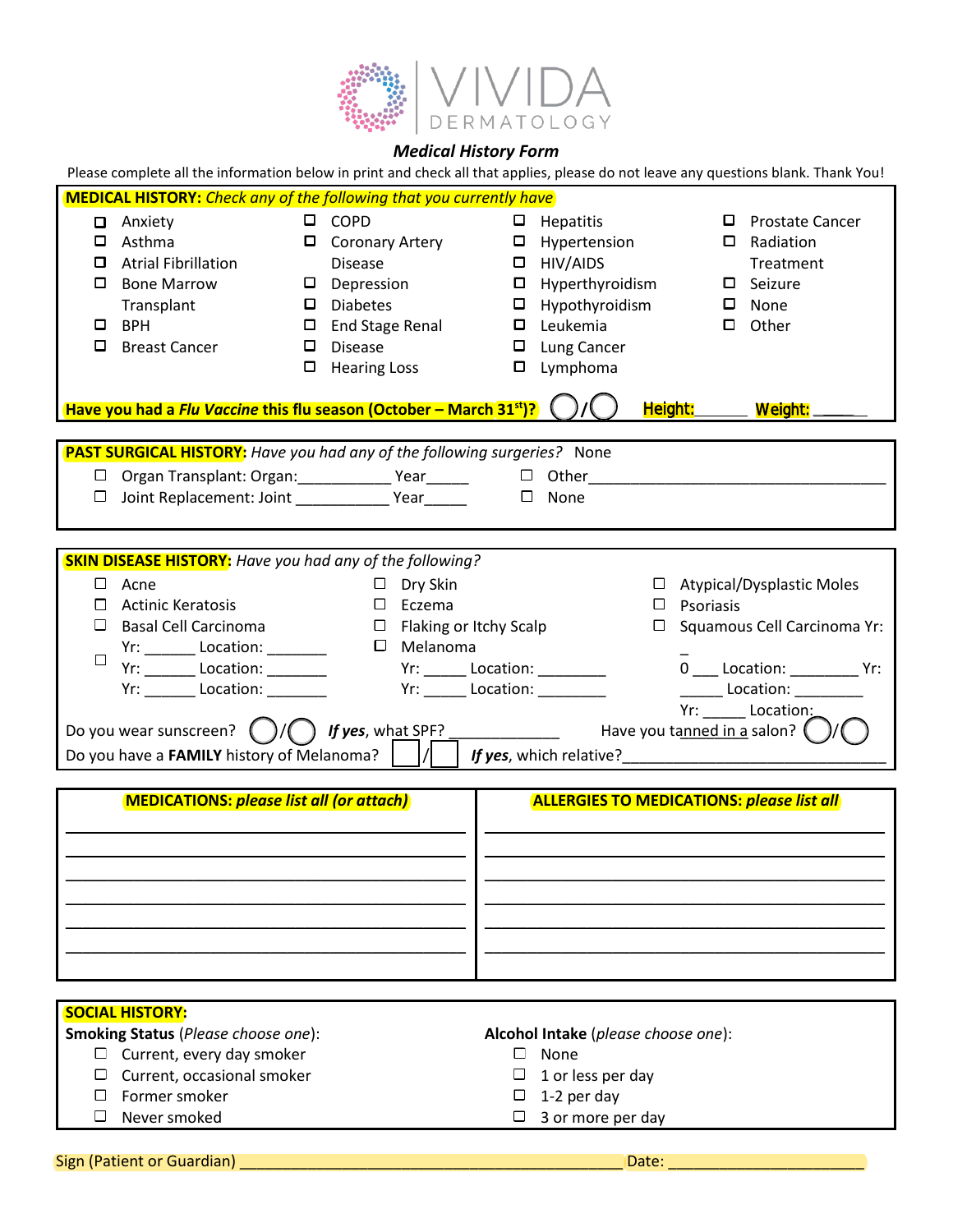

## **Financial Policy**

Thank you for choosing Vivida Dermatology as your healthcare provider! Our mission is to provide exceptional care and state of the art treatment to every patient, every appointment, every day. **Please read this document in full, initial at each line, and sign in the space below.** A copy can be provided to you upon request.

**Insurance**. We participate in most insurance plans, including Medicare. If you are not insured by a plan we are contracted with, **payment in full is expected at each visit.** If you do not have your card and/or we are unable to verify your eligibility and benefits, **payment in full is expected at each visit**. Knowing your insurance benefits is your responsibility. Please contact your insurance company with any questions you may have regarding your coverage.

\_\_\_\_\_**Co-payments, Deductibles, and Coinsurances.** All co-payments and deductibles must be paid at the time of service. This arrangement is part of our contract with your insurance company and is mandatory. Failure to pay for the estimated fees at the time of service, then your appointment may be rescheduled. Every effort is made to collect accurate payment at the time services are rendered. This is, however, only an **ESTIMATE** of benefits. Actual benefits are determined and based by the terms and conditions of your insurance plan or policy. If your insurance adjudicates your claims differently, our office will adhere to the policies set forth by your insurance. Occasionally, this could result in the need for additional payment.

Proof of Insurance/Coverage changes. All patients must complete our patient information form before seeing the provider. We must obtain a copy of your driver's license and current valid insurance to provide proof of insurance. If you fail to provide us with the correct insurance information in a timely manner, you may be responsible for the balance of a claim. We will verify eligibility and benefits copay, coinsurance, and deductible amounts prior to your appointment as a courtesy, so it is imperative that you provide any updated insurance or personal information.

Cash Pay Patients. Every effort is made to collect accurate payment at the time services are rendered. However, the totals provided upon check-out are only an **ESTIMATE** of the cost of services rendered in our office, and self-pay patients may be subject to receiving an itemized bill after the date of service. All estimated payments for services rendered **must be paid at the time of service**. Failure to not pay for the estimated fees at the time of service will result to rescheduling your appointment.

\_\_\_\_\_**Claims submission.** We will submit your claims as a courtesy. If your claim is denied, we will assist you in any way we reasonably can to help get responsible payment to comply with their requests. Please be aware that the balance of your claim is your responsibility whether or not your insurance company pays your claim. Your insurance benefit is a contract between you and your insurance company; we are not party to that contract. Please be aware that some—and perhaps all—of the services you receive may be noncovered or not considered reasonable or necessary by Medicare or other insurers. You must pay in full for these services at the time of visit.

\_\_\_\_\_**Nonpayment.** If your account is over 45 days past due, you will receive a call or email stating that you have 14 days to pay your account in full. Please be aware that if a balance remains unpaid, we may refer your account to a collection agency. If your account is assigned to a collection agency, you agree to pay all expenses we may incur in collecting the delinquent balance.

Missed Appointments. If you fail to show for a scheduled appointment and do not cancel or reschedule at least 24 hours in advance, you may be charged a \$25.00 "No Show Fee".

\_\_\_\_\_**Medical Records/FMLA.** For all FMLA paperwork, there is a \$50.00 fee. However, this does not guarantee the FMLA paperwork will ensure your time off will be approved, as the majority of our services do not require an extended amount of time away from work. For all general medical records requests, there is a \$.60/page fee to be charged at 5 or more pages.

|  | I have read and understand the payment policy and agree to abide by its guidelines: |
|--|-------------------------------------------------------------------------------------|
|--|-------------------------------------------------------------------------------------|

| <b>Patient Name</b>        | DOB:  |
|----------------------------|-------|
|                            |       |
| Sign (Patient or Guardian) | Date: |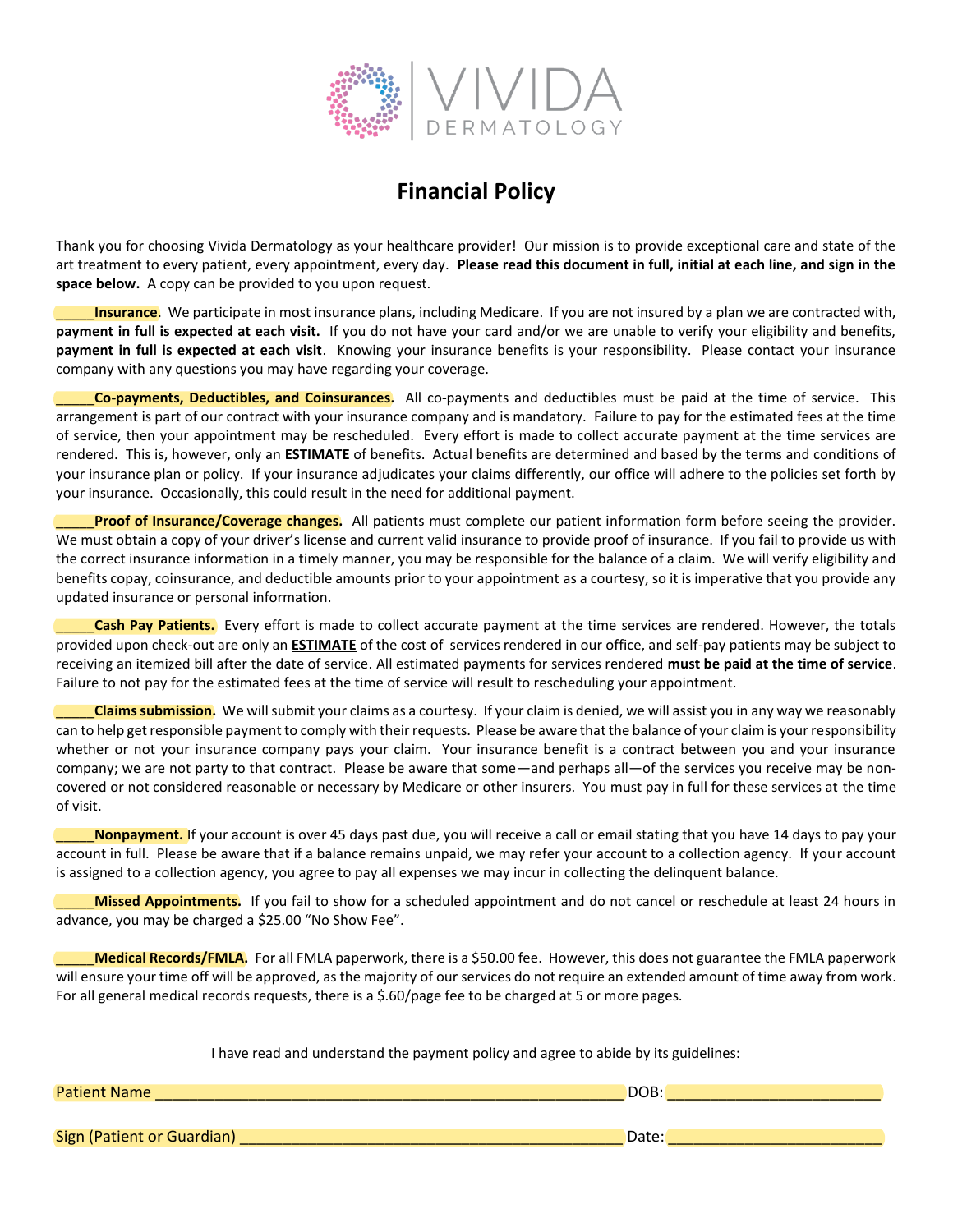

## **Terms of Services**

#### **Please initial:**

**Lauthorize Vivida Dermatology to send any specimen obtained through the course of my treatment to an outside lab. These** labs analyses are separate services from those received in this office and will be billed separately by the lab. Vivida Dermatology will make every effort to send specimens to labs within the insurance network, however, it is my responsibility to inform Vivida Dermatology of the lab that is contracted with my insurance. I understand that I will be billed separately from both Vivida Dermatology (for the service of obtaining any specimen) and the lab (for the analysis of said specimen).

\_\_\_\_\_\_ I authorize Vivida Dermatology to receive, mail, fax, and/or e-mail my records to another physician or medical facility in the course of my diagnosis and treatment.

 $\Box$  I will present my most current insurance card(s) and photo ID when I check in for each appointment.

\_\_\_\_\_\_ I understand that it is my responsibility to notify Vivida Dermatology of any changes to my information including, but not limited to: mailing address, phone number(s), insurance policies, or any other information that Vivida Dermatology needs to be able to contact me, collect payment, and/or otherwise carry out my treatment.

**Example 2** I authorize Vivida Dermatology to access my pharmaceutical records and history.

\_\_\_\_\_\_ I acknowledge that it is my responsibility to understand my insurance policy and benefits. I am responsible for ensuring that the provider I am receiving services from is contracted (in-network) with my insurance. It is my responsibility to obtain a referral and/or prior-authorization/precertification if required by my insurance. Failure to understand my policy, benefits, network, and/or insurance requirements will not relieve me of my financial responsibility to Vivida Dermatology. Vivida Dermatology will make every effort to understand and explain my benefits, confirm the provider is contracted with my insurance, obtain any necessary referrals and/or prior authorization/precertification, and satisfy all insurance requirements for service. However, I acknowledge that is my responsibility to ensure that everything is satisfied correctly and I will not hold Vivida Dermatology liable for any failure on my part.

\_\_\_\_\_\_ I authorize Vivida Dermatology, and their agents, to contact me by any method that I provide contact information for including: telephone calls (landline and wireless), voicemails/voice messages, text messages, emails, and mail. I understand that if I do not want Vivida Dermatology, or their agents to contact me in a certain way, then I will not provide the applicable telephone/wireless cellphone number, email address, or mailing address. If I provide any contact information, then I expressly consent my authorization for Vivida Dermatology, and their agents, to contact me by these means.

I have read and understand the terms of services and agree to abide by its guidelines:

Patient Name \_\_\_\_\_\_\_\_\_\_\_\_\_\_\_\_\_\_\_\_\_\_\_\_\_\_\_\_\_\_\_\_\_\_\_\_\_\_\_\_\_\_\_\_\_\_\_\_\_\_\_\_\_\_\_ DOB: \_\_\_\_\_\_\_\_\_\_\_\_\_\_\_\_\_\_\_\_\_\_\_\_\_

Sign (Patient or Guardian) \_\_\_\_\_\_\_\_\_\_\_\_\_\_\_\_\_\_\_\_\_\_\_\_\_\_\_\_\_\_\_\_\_\_\_\_\_\_\_\_\_\_\_\_\_ Date: \_\_\_\_\_\_\_\_\_\_\_\_\_\_\_\_\_\_\_\_\_\_\_\_\_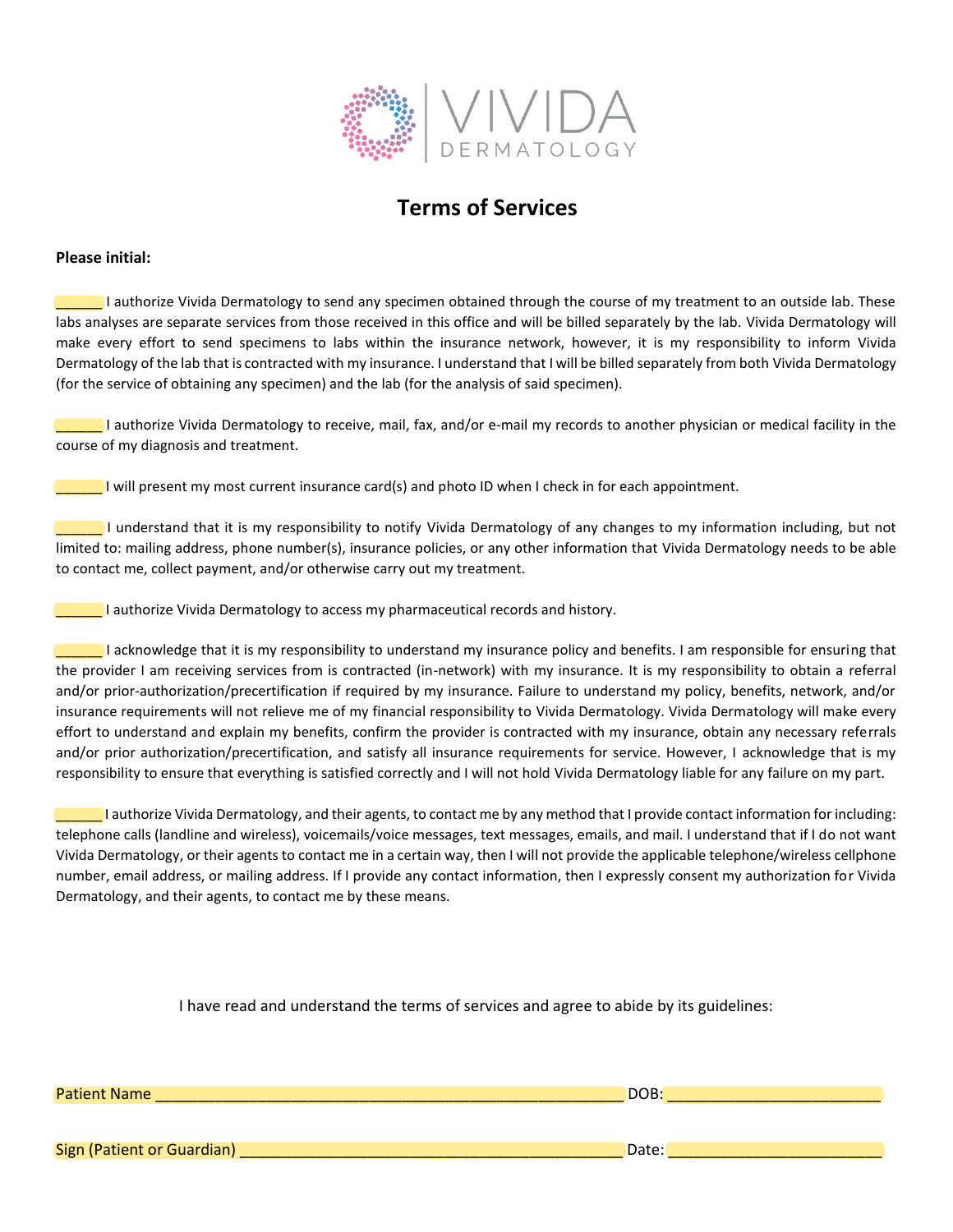

### If this does not pertain to you, please skip.

## **Treatment to Minors (Under 18yrs old)**

| Dear Parents/Guardians, this form has been prepared for your convenience should you at some time be<br>unable to accompany your minor child to their medical appointment.                                                                                                                          |                      |  |
|----------------------------------------------------------------------------------------------------------------------------------------------------------------------------------------------------------------------------------------------------------------------------------------------------|----------------------|--|
| when they arrive at the office for their medical appointment.                                                                                                                                                                                                                                      |                      |  |
|                                                                                                                                                                                                                                                                                                    | $\frac{1}{\sqrt{2}}$ |  |
| Signature of Parent                                                                                                                                                                                                                                                                                | Date                 |  |
| <b>Quality Measures (65yrs old and over)</b>                                                                                                                                                                                                                                                       |                      |  |
|                                                                                                                                                                                                                                                                                                    |                      |  |
|                                                                                                                                                                                                                                                                                                    |                      |  |
| <b>Vaccination Status</b>                                                                                                                                                                                                                                                                          |                      |  |
| Have you received a Pneumonia vaccination?                                                                                                                                                                                                                                                         |                      |  |
| <b>Advance Care Planning</b>                                                                                                                                                                                                                                                                       |                      |  |
| Do you have a healthcare proxy in the event you are unable to make your medical decisions? Yes / No                                                                                                                                                                                                |                      |  |
|                                                                                                                                                                                                                                                                                                    |                      |  |
|                                                                                                                                                                                                                                                                                                    |                      |  |
| Do you have a living will? Yes / No                                                                                                                                                                                                                                                                |                      |  |
| Please initial next to one of the statements that best reflects your wishes on advanced care:                                                                                                                                                                                                      |                      |  |
| Do not Intubate: I do not wish to have a breathing tube, even if it is necessary to save my life.<br>Do not resuscitate: If my heart were to stop, I do not wish to have chest compressions or an<br>automated external defibrillator to restart my heart, even if it's necessary to save my life. |                      |  |
| Full Cardiopulmonary Resuscitation (CPR): I want full cardiopulmonary resuscitation efforts to be<br>made.                                                                                                                                                                                         |                      |  |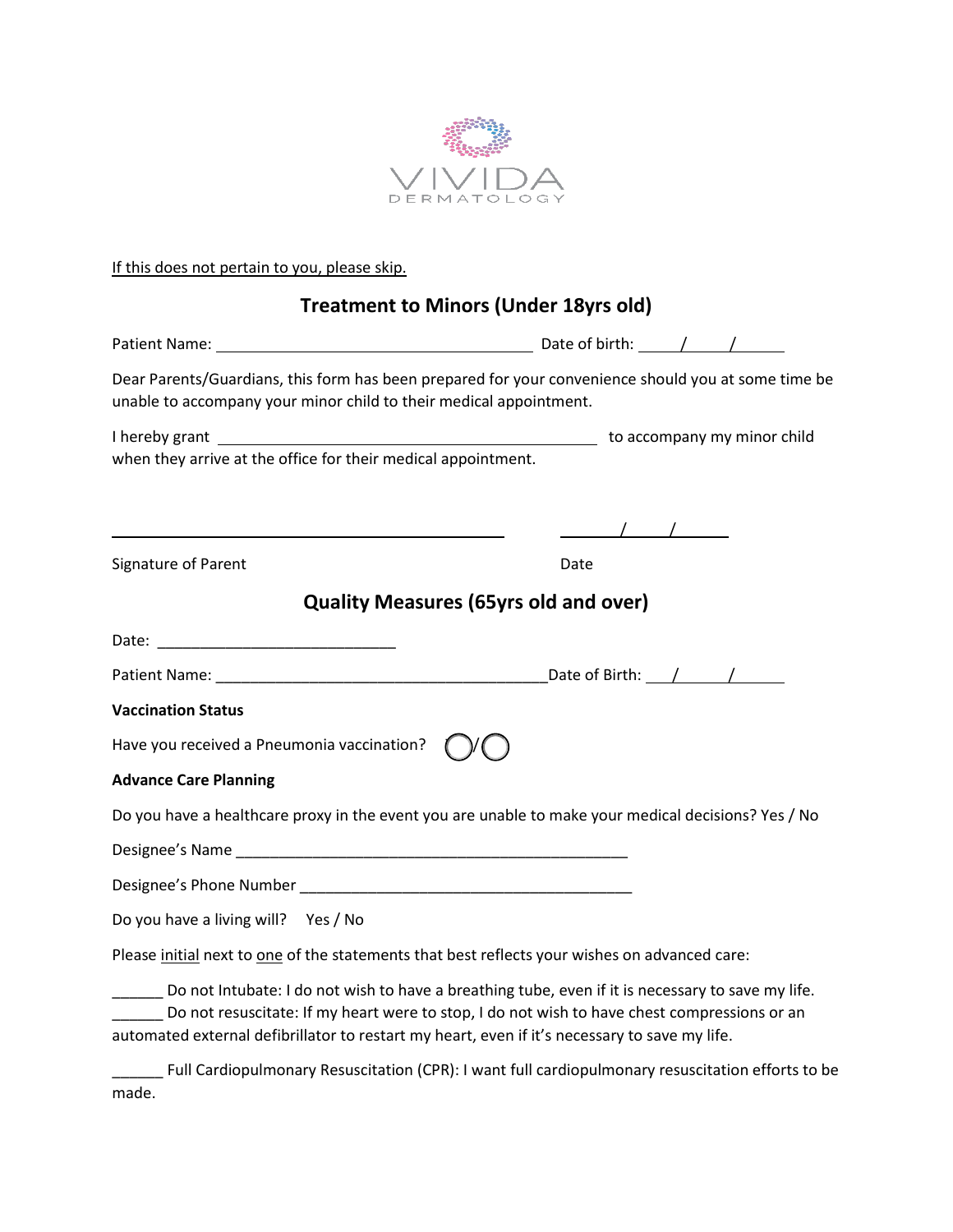### **HIPAA NOTICE of PRIVACY PRACTICES**

At Vivida Dermatology, we are committed to treating and using protected health information about you responsibly. This notice of Health Information Practices describes the personal information we collect, and how and when we use or disclose that information. It also describes your rights as they relate to your protected health information. This notice is effective, and applies to all protected health information as defined by federal regulations.

#### *Understanding Your Health Record/Information*

Each time you visit Vivida Dermatology, a record of your visit is made. Typically, this record contains your symptoms, examination and test results, diagnoses, treatment, and a plan for the future care or treatment. This information, often referred to as your health or medical record, serves as a:

- Basis for planning your care and treatment,
- Means of communication among the many health professionals who contribute to your care,
- Legal document describing the care you received,
- Means by which you or a third-party payer can verify that services billed were actually provided,
- A tool in educating health professionals,
- A source of data for medical research,
- A source of information for public health officials charged with improving the health of this state and the nation,
- A source of data for our planning and marketing,
- A tool with which we can assess and continually work to improve the care we render and the outcomes we achieve.

Understanding what is in your record and how your health information is used helps you to: ensure its accuracy, better understand who, what, when, where, and why others may access your health information, and make more informed decisions when authorizing disclosure to others.

#### *Your Health Information Rights*

Although your health record is the physical property of Vivida Dermatology, the information belongs to you. You have the right to:

- Obtain a paper copy of this notice of information practices upon request.
- Inspect and copy your health record.
- Amend your health record.
- Obtain an accounting of disclosures of your health information.
- Request communications of your health information by alternative means or at alternative locations.
- Request a restriction on certain uses and disclosures of your information.
- Revoke your authorization to use or disclose health information except to the extent that action has already been taken.

#### *Our Responsibilities*

Vivida Dermatology is required to:

- Maintain the privacy of your health information,
- Provide you with the notice as to our legal duties and privacy practices with respect to information we collect and maintain about you,
- Abide by the terms of this notice
- Notify you if we are unable to agree to a requested restriction, and
- Accommodate reasonable requests you may have to communicate health information by alternative means or at alternative locations.

We reserve the right to change our practices and to make the new provisions effective for all protected health information we maintain. Should our information practices change, we will mail a revised notice to the address you have supplied us.

We will not use or disclose your health information without your authorization, except as described in this notice. We will discontinue using or disclosing your health information after we have received a written revocation of the authorization according to the procedures included in the authorization.

#### *For More Information or to Report a Problem*

If you have questions and would like additional information, you may contact the practice's Privacy Officer, *Michael Borenstein* at 702-255-6647. If you believe your privacy rights have been violated, you can file a complaint with the practice's Privacy Officer or with the Office for Civil Rights, U.S. Department of Health and Human services. There will be no retaliation for filing a complaint with either the Privacy Officer or the Office for Civil Rights. The address for the OCR is: *Office for Civil Rights, U.S. Department of Health and Human Services, 200 Independence Ave. S.W., Room 509F, HHH Building, Washington, D.C. 20201.*

#### **Acknowledgement of Receipt of Privacy Notice**

**I hereby acknowledge that a copy of the "Notice of Privacy Practices" is available for my review, and I may receive a copy upon request.**

| Sign | п<br>ıa |
|------|---------|
|      |         |

Please allow access to my Protected Health Information (PHI) which includes billing and medical records to my (*circle as many as apply*):

| OSpouse OChild OParent OGuardian OOther |      |                   |  |  |  |
|-----------------------------------------|------|-------------------|--|--|--|
| Name                                    | Date | Relationship      |  |  |  |
| <b>Patient Signature</b>                | Date | <b>Print Name</b> |  |  |  |